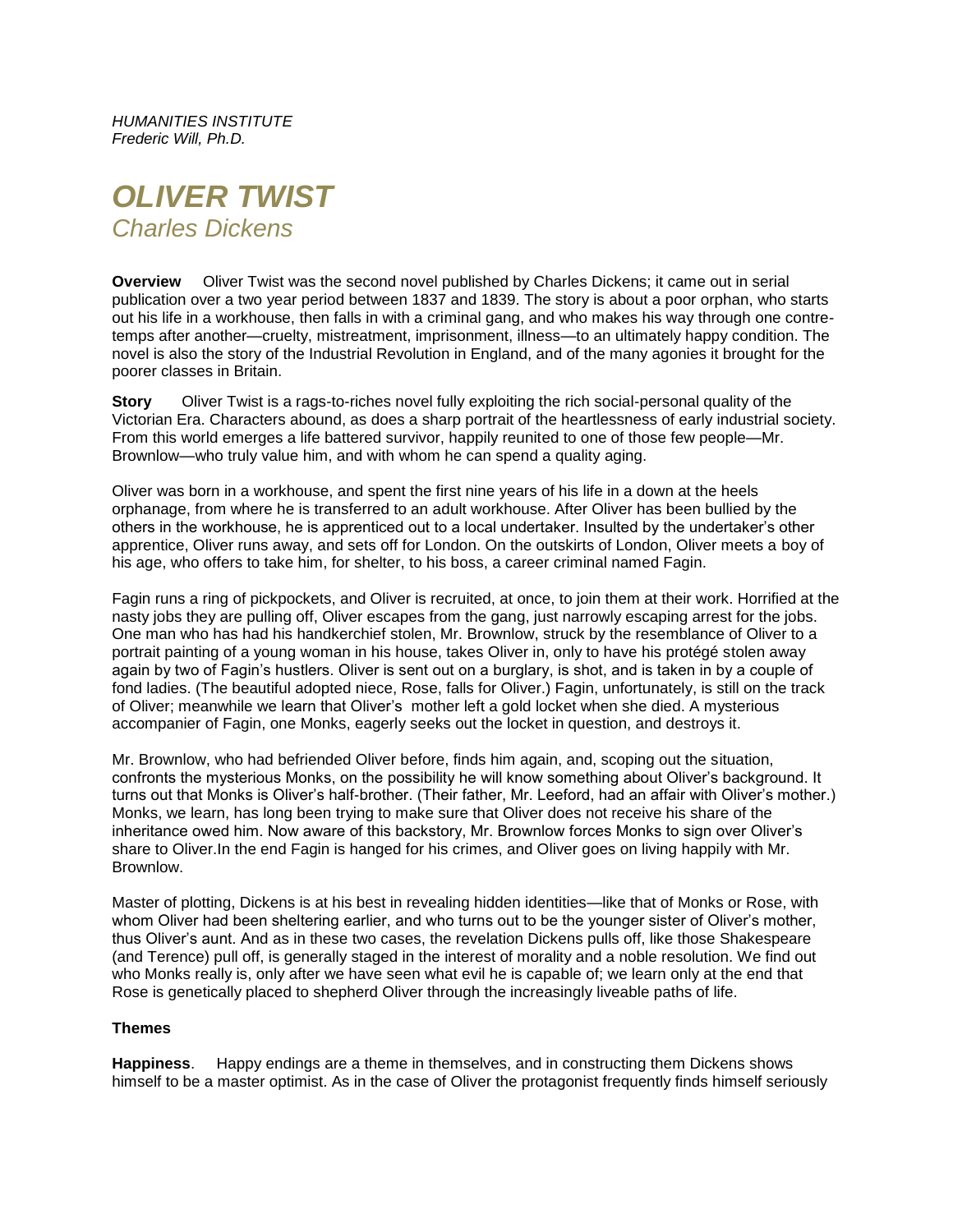disadvantaged by life situations, as was David Copperfield, in the eponymous novel in which another young lad is brought from poverty into high society.

**Dysfunction.** Dickens is known, of course, for his hard-hitting portrayals of the harsh society of early nineteenth century London. Oliver Twist--like David Copperfield or Tiny Tim in A Christmas Carol—comes up the very hard way, in a world antagonistic to children, and yet in the end he harvests attention and care from others.

## **Characters**

**Oliver** is, and remains, an ingenu, always surprised by the rough customs awaiting him just down the road, always delighted at any sign of affection. We have to think he is both Dickens himself and a way for Dickens—who seems genuinely soft-hearted—to express his wonder at human survival power.

**Fagin** is an example of the oddly attractive rascal that Dickens is able to make out of real criminals. Fagin is a seat-of-the-pants crook, an organizer of orphan pickpockets, but not inherently violent—though he does egg Sikes on to the bloody murder of his former girlfriend, Nancy. Fagin is pitiable at death by hanging, though we hate him.

**Mr Brownlow** is a benign and generous man, who on two essential occasions befriends Oliver, and at the end adopts Oliver and settles down with him (and others) in the countryside.

## MAIN CHARACTERS

## **OLIVER** (Open)

**Character** An early title of the novel, The Parish Boy's Progress, plays off of John Bunyan's Pilgrim's Progress, and like that classic tracks the odyssey of an innocent soul like the narrator's through a world which is fallen. As a prime victim for criminals, like Fagin and Sikes, Oliver is forced to enter the criminal world, but always as an unwilling victim. His typical response is the horror he felt, when sent on a pick pocketing job by Fagin, to see the crooks abuse an elderly gentleman. Oliver remains sweet, throughout it all, and comes on as fully deserving what he eventually gets, a long happy life with his savior Mr. Brownlow.

**Parallels** The rags to riches theme has abundant parallels in the oldest folklore, in the tales of Cinderella (oldest Chinese version, 9<sup>th</sup>century A.D.), or Aladdin, the young upstart from the city streets in the Arabic tale from The Thousand and One Nights. That is the beginning of a rags to riches theme which has twisted its way through western culture, as we see from a random list like this: the Roman Emperor Diocletian (244-311 A.D), who rose from a humble family in the provinces, and worked his way to the top by way of the military; in the 12<sup>th</sup>century Genghiz Khan was born into a family which soon found itself impoverished, and with many children, so that the young Genghiz had to struggle for all he got; many centuries later, Andrew Carnegie (b. 1835) grew up in crushing poverty but went on create the United States Steel Empire;

#### **Illustrative moments**

**Abused** Orphaned by his mother's death, Oliver is brought up on a 'baby farm,' under harsh conditions-- barely fed, worked hard, constantly bawled out. At this point he is moved to a workhouse. He quickly grows aware of the hard life he seems condemned to. A typical hardship is the lack of food. The other boys in the workhouse ask Oliver to represent them, in requesting seconds on gruel, which Oliver does—only to find himself thoroughly beaten and tossed in solitary. 'For a week…Oliver remained a close prisoner in the dark and solitary room to which he had been consigned by the wisdom and mercy of the board.'

**Passive** Oliver soon gets used to being the surprised victim of circumstances, in which he is just a pawn. The workhouse master is glad enough to find another employ for his not exceptionally strong worklad, Oliver, and is delighted to find a new post for Oliver as an undertaker's assistant. Oliver is mute with acceptance, having no idea what this new choice might be. 'He heard the news of his destination in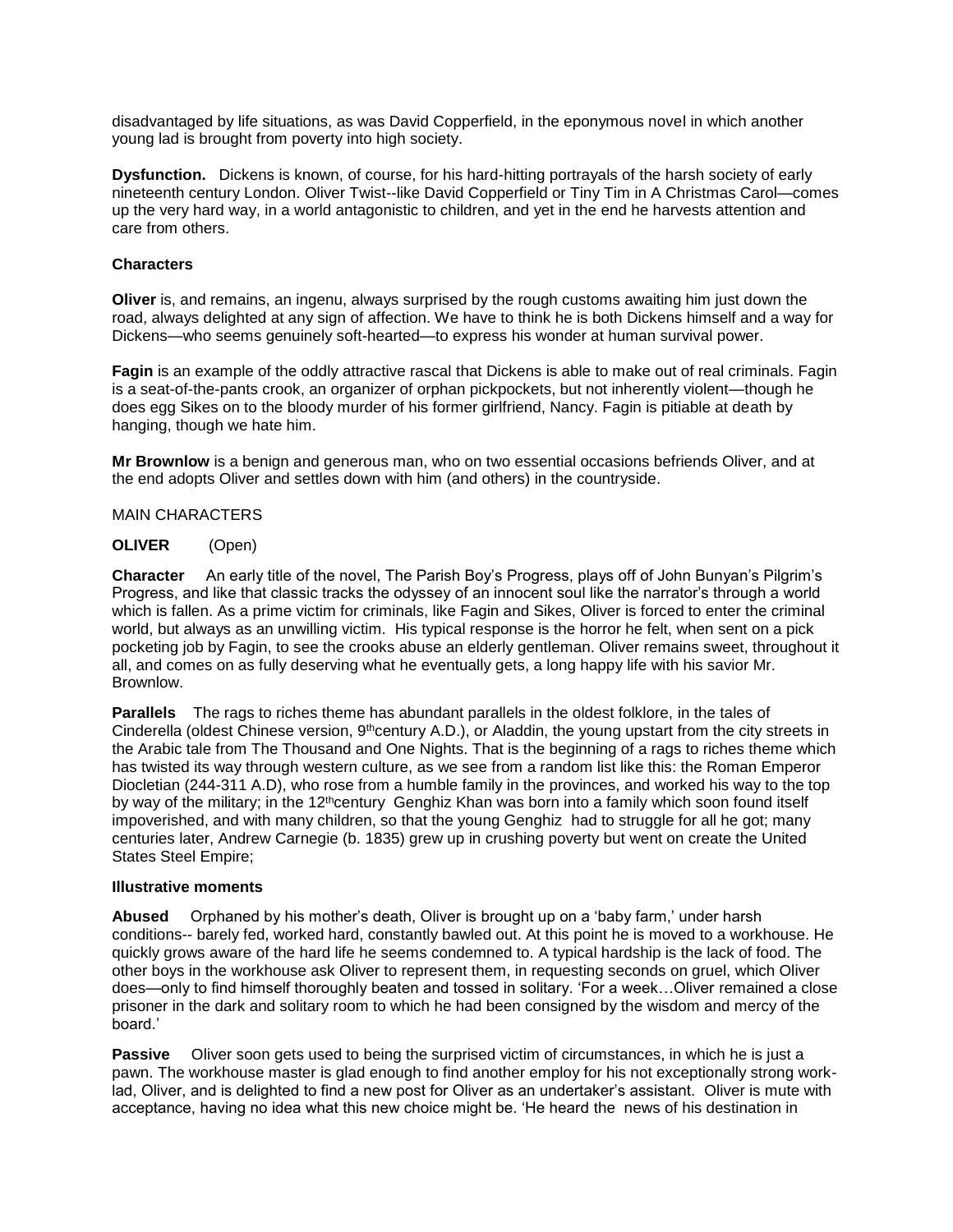perfect silence…and was led away to a new scene of suffering.' Oliver sheds tears, as he marches along to the undertaker's establishment.

**Gullible** Oliver finally flees his squalid setting in Northhampton—for there, seventy miles from London, he had been raised—and heads for London. The last straw had been insults to his mother, in the wake of which he had attacked another boy in the workhouse, and been desperately beaten. On his way to London, Oliver falls in with what turns out to be a gang of pickpockets, masterminded by a Jew named Fagin. Oliver believes they make wallets and handkerchieves, until he is brought up harshly by seeing these guys stealing a handkerchief from an old gentleman, Mr. Brownlow. **Oliver starts to wake up big time.**

**Open-minded** Mr. Brownlow turns out to be a benefactor for Oliver, who responds vigorously in Mr. Brownlow's house. It is the first time Oliver has known kindness or comfort. 'They were happy days, those of Oliver's recovery…after the noise and turbulence in the midst of which he had always lived…' Mr. Brownlow, an intellectual and writer, introduces Oliver into his study, and shows him his vast collection of books. Upon being questioned Oliver agrees he is fascinated by books, especially as he might be able to sell them. Oliver finds himself in mature company, and shows how ready he is to show off his finer nature.

## **Discussion questions**

How does Oliver keep his head above water, during the struggles of his childhood? Is it religious faith? The influence of others? Will-power?

Were we prepared to find Oliver so susceptible to Mr. Brownlow? Had Oliver, from early in life, the potential for being a true gentleman?

Does Dickens, as a social critic, use Oliver as an abstract example of rags to riches, or is Oliver a fullblooded and convincing literary character?

## **FAGIN** (disagreeable)

**Character** Fagin is a melodramatic character—boldly drawn like Scrooge, and bursting with a few attributes: greed, guile, cynicism, unscrupulousness. (Like Scrooge, for instance, Fagin is heavily and repetitively drawn.) He is a street smart petty criminal—his specialty is pick pocketing—and he makes his money by that trade and by organizing street urchins to work for him. (The New Industrial Revolution in England had generated any number of these homeless kids on the streets of London.) All along, thanks to Dickens' dashing melodrama, we may feel a soft spot for Fagin, and in end, when he is awaiting hanging, our heart strings are tugged.

**Parallels** The Jew has had a mixed reception in English literature. Already in Chaucer's Canterbury Tales, (1387-1400), The Prioress' Tale recounts a horrifying murder of a Christian child by Jews. Both Marlowe and Shakespeare, in the Renaissance, move Judaism into dark dramatic places, Marlowe in his Jew of Malta (1589) portraying a psychopathic Jew, Shakespeare, in The Merchant of Venice (1596), giving us a Shylock the money lender, who was prepared to take his interest in the form of human flesh. A fine counter balance, to these earlier texts, is George Eliot's Daniel Deronda (1876), in which there is fascinating discussion of nineteenth century Jewish currents of thought, including proto-Zionism and Kabala.

## **Illustrative moments**

**Distinctive** Fagin is a photograph of Fagin, someone we know before we read the book, and Dickens excels at sketching in all the sartorial and environmental clues needed to bring Fagin to life. 'It was a chill, damp, windy night when the Jew, buttoning his great coat tight around his shriveled body, and pulling his collar up over his ears…' We learn from such a portrait. This unsensuous man of criminal business does not go for the pleasure principle—the body is 'shriveled.' He is one with the clammy island world he lives in—hunched like Sherlock Holmes, a century later, into the mystery of the night.

**Nasty** Dickens is a master of small touches by which character is revealed. 'The Jew again bade her good night, and bestowing a sly kick upon the prostate form of Mr. Sikes while her back was turned, groped downstairs.' How better or more succinctly could nastiness be portrayed? Look at the ingredients: